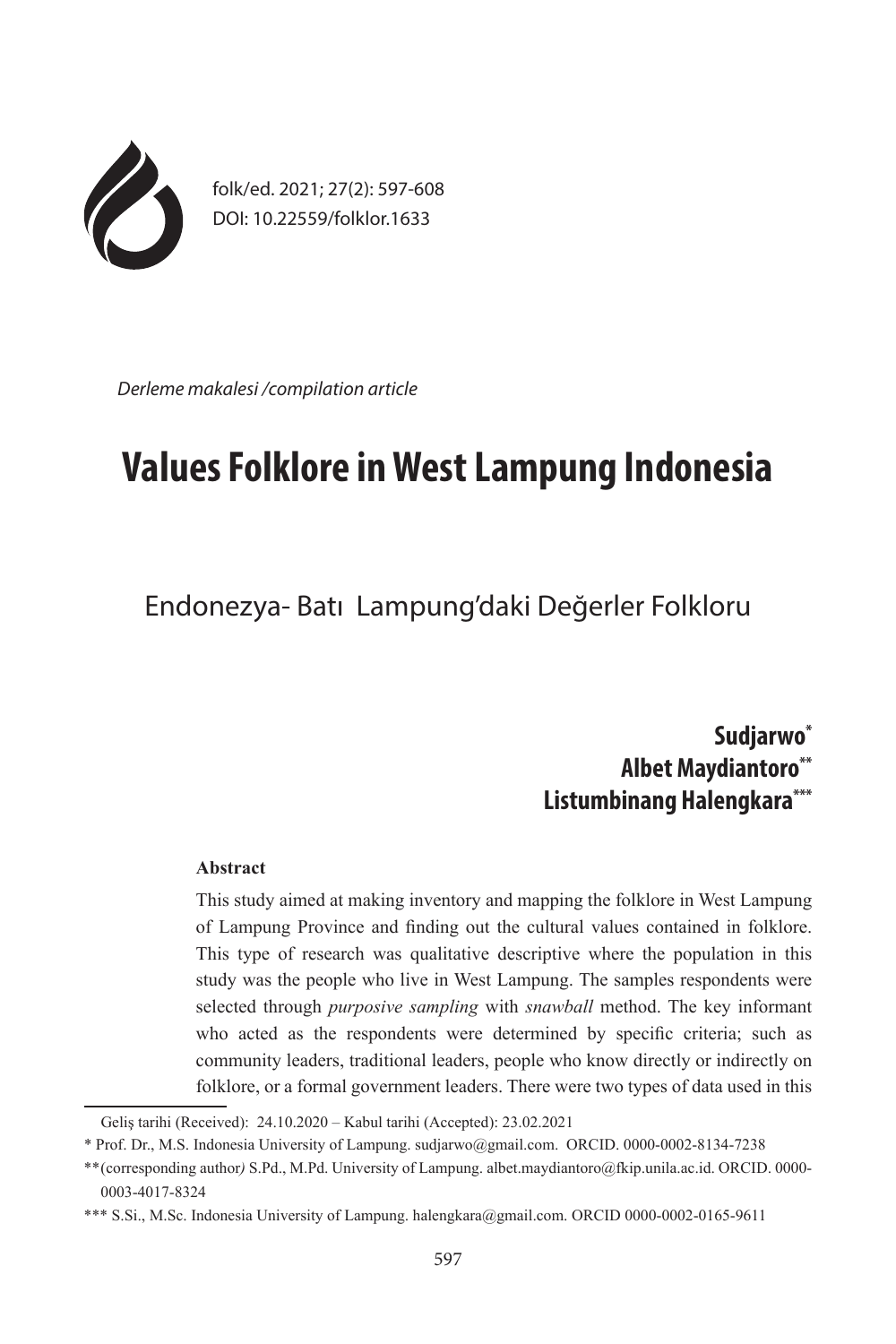study, namely primary and secondary data. Primary data were obtained directly from interviews to the respondents while secondary data were obtained indirectly through books and historical records related to the research theme. Data analysis was conducted to determine the cultural values contained in folklore. The results showed that there were seven folklores in West Lampung, namely: 1) *Si Pahit Lidah and Si Mata Empat* (The Story of the Bitter Tongue and the Four Eyes), 2) *Naga Danau Ranau* (The Dragon of Ranau Lake), 3) *Asal Mula Nama Desa Sri Menanti* (The origin of Sri Menant Village), 4) *Kisah Batu Katai dan Larangan Menikah Antara Warga Desa Gandasuli dan Desa Kunyanyan* (Story of the Katai Stone and Prohibition Marriage between Residents of Gandasuli and Kunyanyan Village), 5) *Batu Kepampang* (Kepampang Stone), 6) *Kisah Si Beguk Sakti* (The Story of the Magic Mumps), and 7) *Asal-usul Nama Way Mengaku* (The Origins of Way Mengaku). The values contained in the folklore were social values, religious values, customs,vanity, greed, faithfulness, and the envy.

**Keywords:** *folklore, values, cultural, West Lampung, Indonesia*

## **Öz**

Bu çalışma, Lampung Eyaleti, West Lampung'daki folklorun envanterini çıkarmayı ve haritalamayı ve folklorun içerdiği kültürel değerleri ortaya çıkarmayı amaçlamaktadır. Bu araştırma türü, West Lampung'da yaşayan insanların hedef kitle olduğu ortamlarda nitel tanımlayıcıdır. Örnekler, kartopu yöntemi ile amaçlı örnekleme yoluyla seçilmiştir. Yanıtlayanlar olarak hareket eden kaynak kişiler, belirli kriterlere göre belirlendi; topluluk liderleri, geleneksel liderler, folklor hakkında doğrudan veya dolaylı olarak bilgi sahibi olan kişiler veya resmi bir hükümet liderleri gibi. Bu çalışmada kullanılan birincil ve ikincil veri olmak üzere iki tür veri vardır. Birincil veriler doğrudan katılımcılarla yapılan görüşmelerden elde edilirken, ikincil veriler dolaylı olarak araştırma temasıyla ilgili kitaplar ve tarihsel kayıtlar aracılığıyla elde edilmiş; yazılı ve sözlü kaynaklardan yararlanılmıştır. Çalışmada folklorun içerdiği kültürel değerleri belirlemek için veri analizi yapılmıştır. Sonuçlar, West Lampung'da yedi folklor ürünü ortaya konulmuştur: 1) Si Pahit Lidah ve Si Mata Empat (Acı Dilin Hikâyesi ve Dört Göz), 2) Naga Danau Ranau (Ranau Gölü Ejderhası), 3 ) Asal Mula Nama Desa Sri Menanti (Sri Menant Köyü'nün kökeni), 4) Kisah Batu Katai ve Larangan Menikah Antara Warga Desa Gandasuli dan Desa Kunyanyan (Katai Taşının Hikâyesi ve Gandasuli ve Kunyanyan Köyü Sakinleri Arasındaki Yasak Evlilik), 5 ) Batu Kepampang (Kepampang Stone), 6) Kisah Si Beguk Sakti (The Story of the Magic Mumps), ve 7) Asal-usul Nama Way Mengaku (The Origins of Way Mengaku). Bu ürünlerde saptanan folklorik değerler; sosyal, dinsel, geleneksel değerler; kibir, açgözlülük, sadakat ve kıskançlık olarak belirlenmiştir.

**Anahtar sözcükler:** *folklor, değerler, kültürel, West Lampung, Endonezya*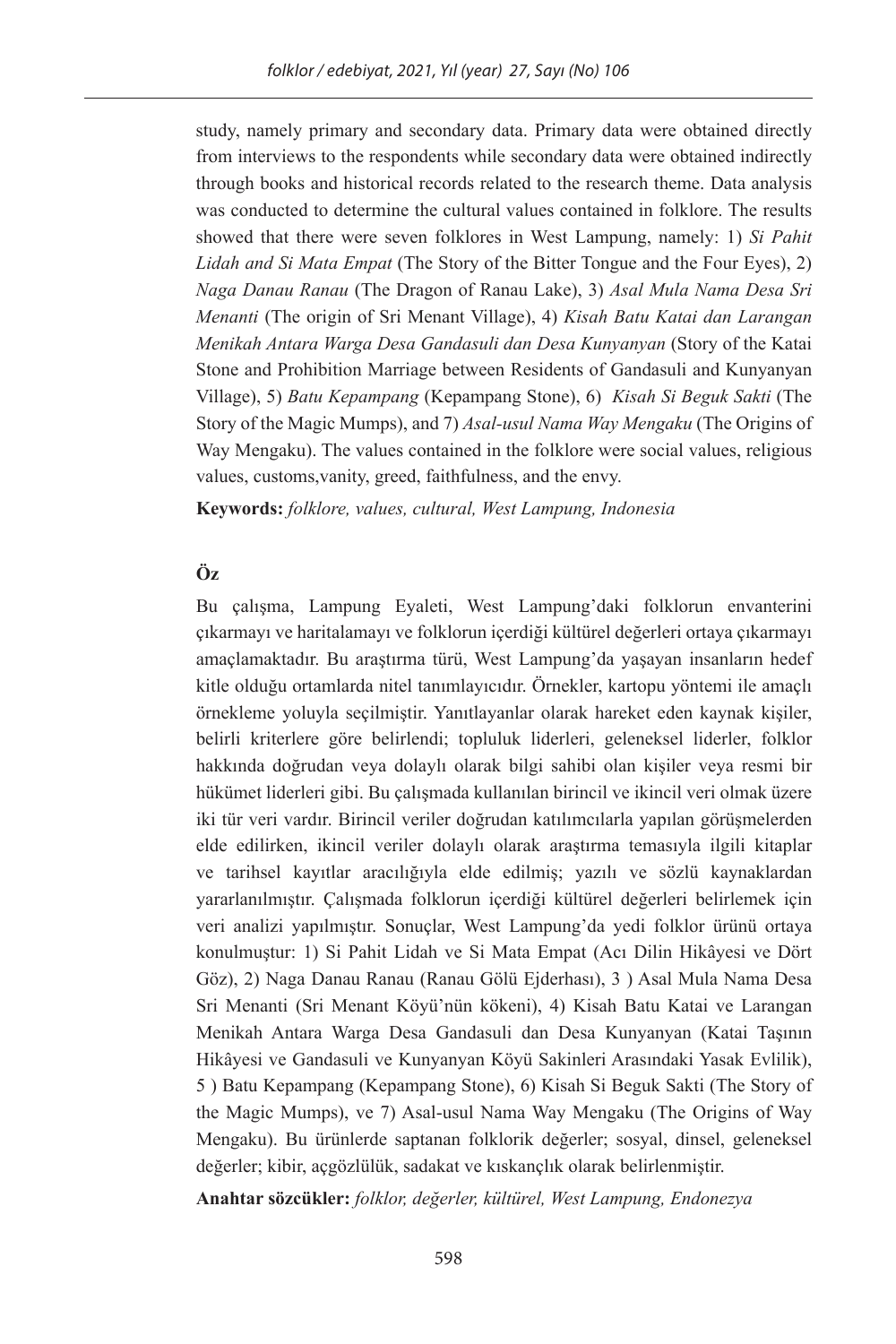## **Introduction**

Folklore is one of the cultural wealth of Indonesia. Folklore itself can be defined as the essence of a culture that is passed down by word of mouth until now. Folklore is still regarded as a model of humanity and guidance on human actions. Folklore tends to have a pattern of stories and contains the same moral message (Bailey, 2017; Hermanto & Sciences, 2019).

According to (Beneduce, 2016; Mabey, 2016; Zipes, Greenhill, & Magnus-Johnston, 2015) folklore or fairy tale is the story inspired from the human imagination, delusion about their daily lives. Folklore can also be called a myth, which is not necessarily opposed to history or reality. Furthermore, (Lévi-Strauss, 2016) also interprets this myth as an expression or manifestation of the unconscious wishes of people, which is a little more inconsistent, and does not correspond to the reality in daily life.

Based on definitions above, it can be inferred that folklore is the cultural product of people who can be in the form of myths, legends or fables by word of mouth and passed down that has a good s and noble value which can be embedded in everyday life. Therefore folklore needs to be raised continously (Bronner, 2016; Deming & Lihui, 2015).

However, in the current globalization era, where all kinds of information can be obtained quickly through television and radio as well as other IT media continues like *smartphones, tablets* and more various types of gadgets, most of younger generation are more familiar with the culture of other nations than they do with their own national culture. Globalization is a process in which between individuals, groups and countries interacts, relies on, relates to and affects with one another across state borders. Globalization can affect almost any aspects of the society, including the cultural aspects of a nation (Cleveland, Rojas-Méndez, Laroche, & Papadopoulos, 2016; De Mooij, 2018; Steger, 2017).

Globalization as a symptom of the spread of values and a particular culture throughout the world (thus becoming the world's cultural or world culture). This phenomena actually has surfaced for a long time which began during the journey or expedition of Western Europe explorers to various places in the world (Unger, 2016; Wood, 2018). Even so, the development of cultural globalization begins to happen intensively in the beginning of the 20th where technology, particularly information and communication, grows very rapidly. This causes the communication process between nations goes easier so that cultural globalization process takes place more quickly (De Mooij, 2018).

Rapid flow of information in the globalization era provides a wide range of impacts, both positive and negative impacts. One of the consequences is the spread of outside culture, especially Western culture in which their countries possesses more control an information and communication technologies compared to other countries, including Indonesia (Salehan, Kim, Lee, & Management, 2018; Samovar, Porter, McDaniel, & Roy, 2017; Tolkach & Pratt, 2019).

Indonesia itself as a country that actually has a sublime culture richness tends to accept and implement the western culture on life. It is especially true in the younger generation, as literate generation with technological advances. They apply Western culture without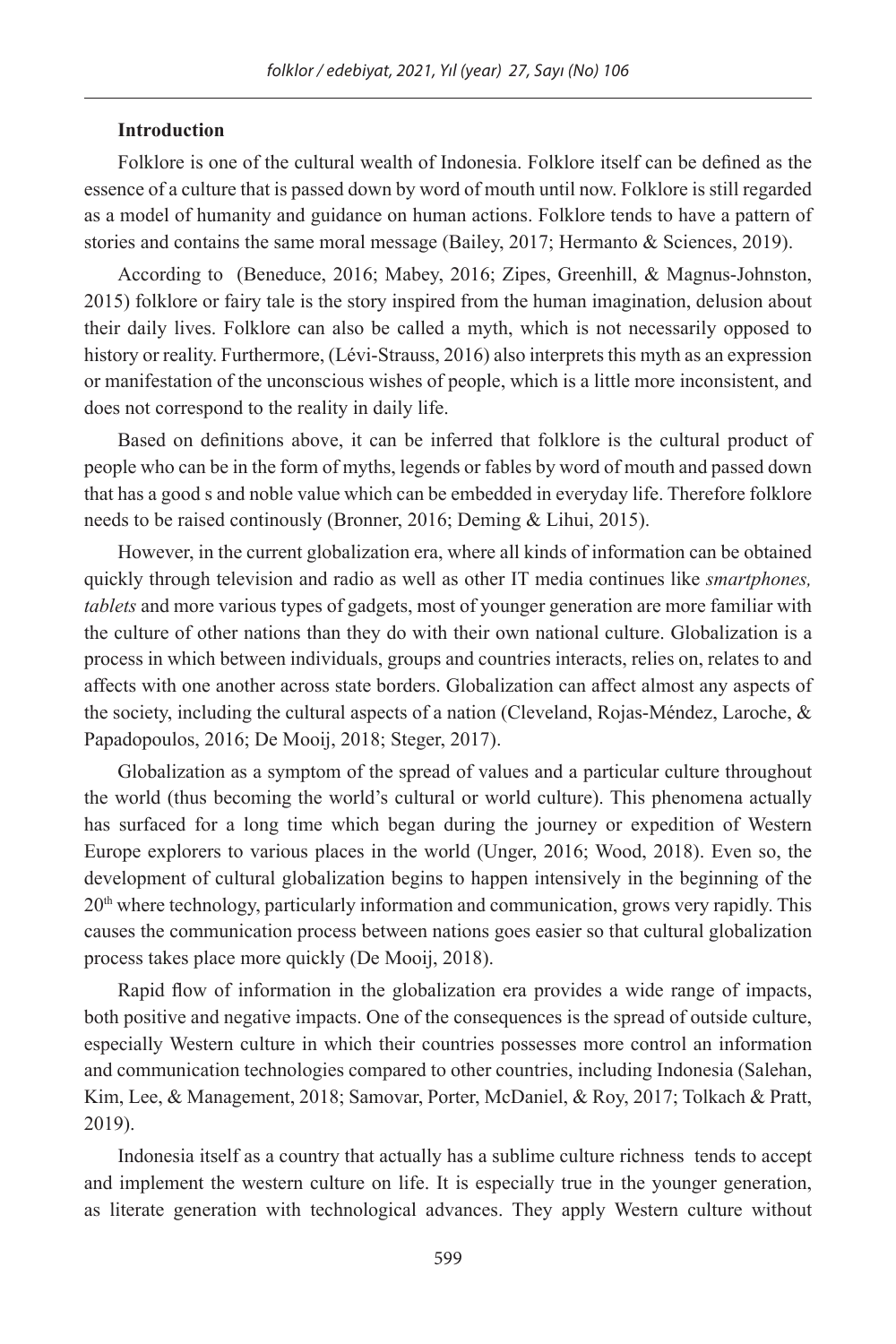selecting and filtering which multiply and are worth taking. In the end, the noble values and norms of decency, that is the identity of the Indonesian gradually, began shifting and fading, even it will be lost.

The loss of culture and identity of the Indonesian people should be avoided. Critical attitude and pro-active is needed to face this globalization era in order we can accept and we implement the good side of foreign cultures, while the bad culture and can damage the nation's culture can be avoided.

## **Literature review**

#### 1. Folklore

Folklore is a story from the past that characterizes every nation which has a diverse cultural culture including the cultural and historical wealth of each nation. folklore develops and lives in the community from generation to generation and is conveyed orally (Buchan, 2015; Nwauche, 2017). In general, folklore is anonymous or the author is unknown. types of folklore are animal stories, origin stories (legends), solace stories, humorous stories (Korom & Lowthorp, 2020; Marsh, 2015).

The emergence of fairy tales as part of folklore, apart from serving as entertainment, is also a powerful way to pass on values and for the old society it can be seen as the only way. Because of this mission, fairy tales contain moral teachings. Folklore is a reflection of the life of the old society, whether it is in the form of fairy tales, myths, sages, or legends (Schuurmans & Monaghan, 2015; White, 2017; Zipes et al., 2015).

Folklore or fairy tale is a story designed by a storyteller with a specific purpose. The story is made by the narrator by looking for a relationship he is telling about something that happens in nature or signs that can be seen in nature. From the story, the storyteller includes moral, religious, political, and cultural elements as well as educational elements that can be absorbed and understood by children in order to instill these values or moral elements. (Albekov, Alpysbayeva, & Tenizbayevna, 2017; Widyahening, Wardhani, & literature, 2016).

A fairy tale or folklore is a story about something that doesn't make sense, doesn't really happen, and is fantastical or imaginary (Grishina & Vinokurova, 2015; Silverman, 2020; Windling, 2017) and divides into four types, namely myth, legend, fable, and sage. Myth is a story or fairy tale related to local people's beliefs about the existence of spirits, spirits, or gods. Legends are fairy tales about strange or magical natural occurrences (Mingazova, Galimullin, Galimullina, & communication, 2016). Fables are fairy tales about animal life that are told like human life (Korhonen, 2017), and sage, which is a fairy tale about the courage of a hero in history, but the content of the story is imaginary (Mollet, 2020).

Folklore functions in addition to being a channel for maintaining and transmitting the ideas of tribes who have literature, it is also a reflection of the mind, a view of life and an expression of the sense of beauty of the people who have it (Buchan, 2015; Gates Jr, 2016).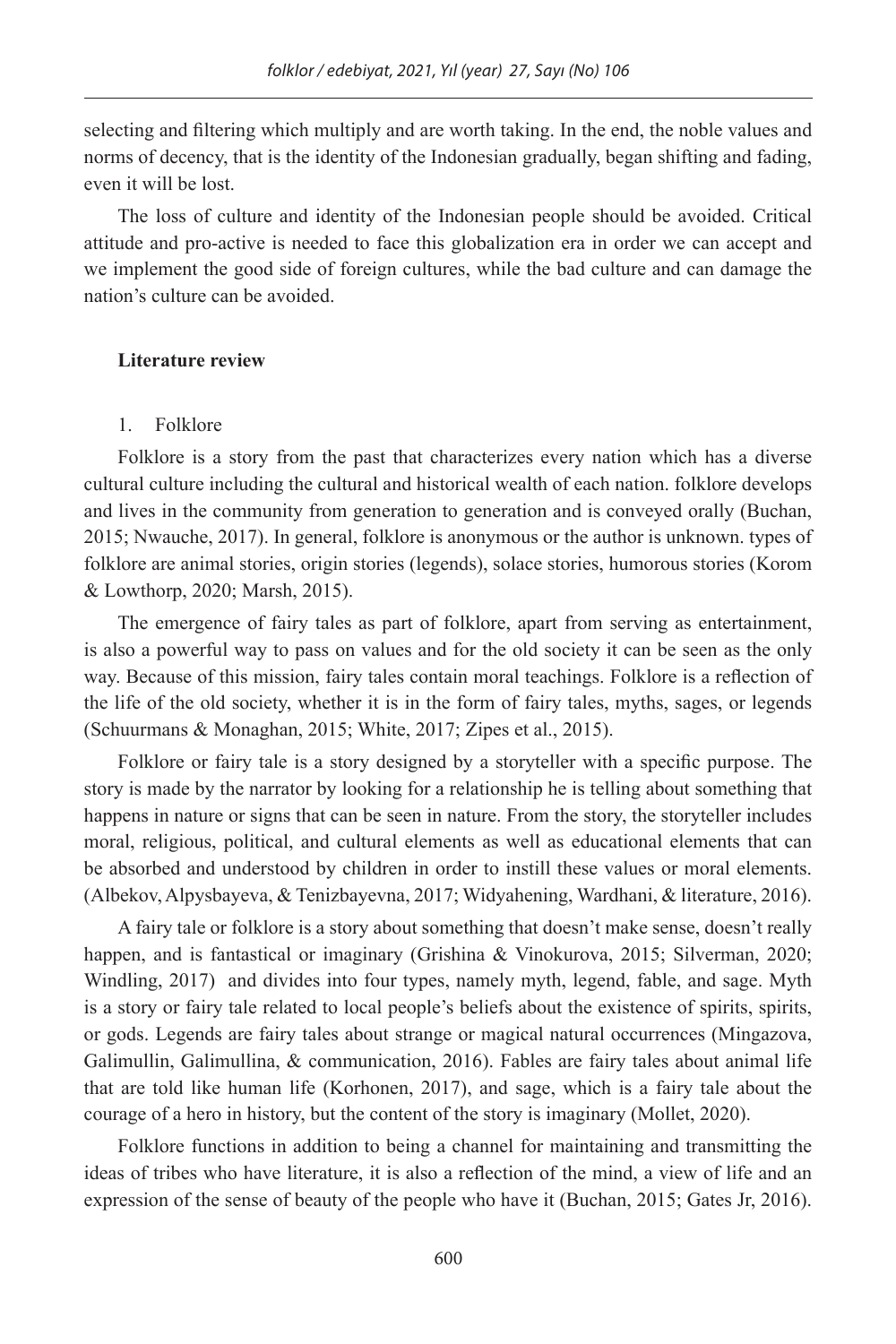Folk stories or fairy tales are usually told by parents or storytellers to make children fall asleep which are told when the child is about to sleep (Grimm & Grimm, 2016; Tatar, 2017).

As explained previously that one of the cultural wealth of Indonesia is folklore. Some Indonesian folklores are quite popular like *Sangkuriang, Malin Kundang, Timun Mas* (The Gold Cucumber), *Bawang Merah dan Bawang Putih* (The Onion and The Garlic), *Cindelaras, Roro Jongrang, Keong Mas* (The Golden Snail), *Kasarung, Jaka Tarub, Legenda Danau Toba* (The Legend of Lake Toba), and *Legenda Batu Menangis* (Legend of the Crying Stone). Apart from folklores above, there are several folklores which came from all regions in Indonesia which are also interesting and they contain cultural values that need to be preserved. Several of which have not been well documented and they have not been widely publicized.

## 2. West Lampung Indonesia

One of the areas in Indonesia which has a condensed cultural elements and possessing wide varieties of folklore is West Lampung, which is located in Lampung province of Sumatra Island (Figure 1).



Figure 1. Administration Map of West Lampung

West Lampung as one of regencies in Lampung Province that esthablished by Statute No. 6 year of 1991 on August  $16<sup>th</sup>$  1991, is the result of the expansion of North Lampung Regency. The capital of regency is located in Liwa (Amroni, 2019). West Lampung has the potential of culture and it has very long history since this regency is central location of the establishment the Skala Brak Kingdom. Historically, Skala Brak kingdom was the greatest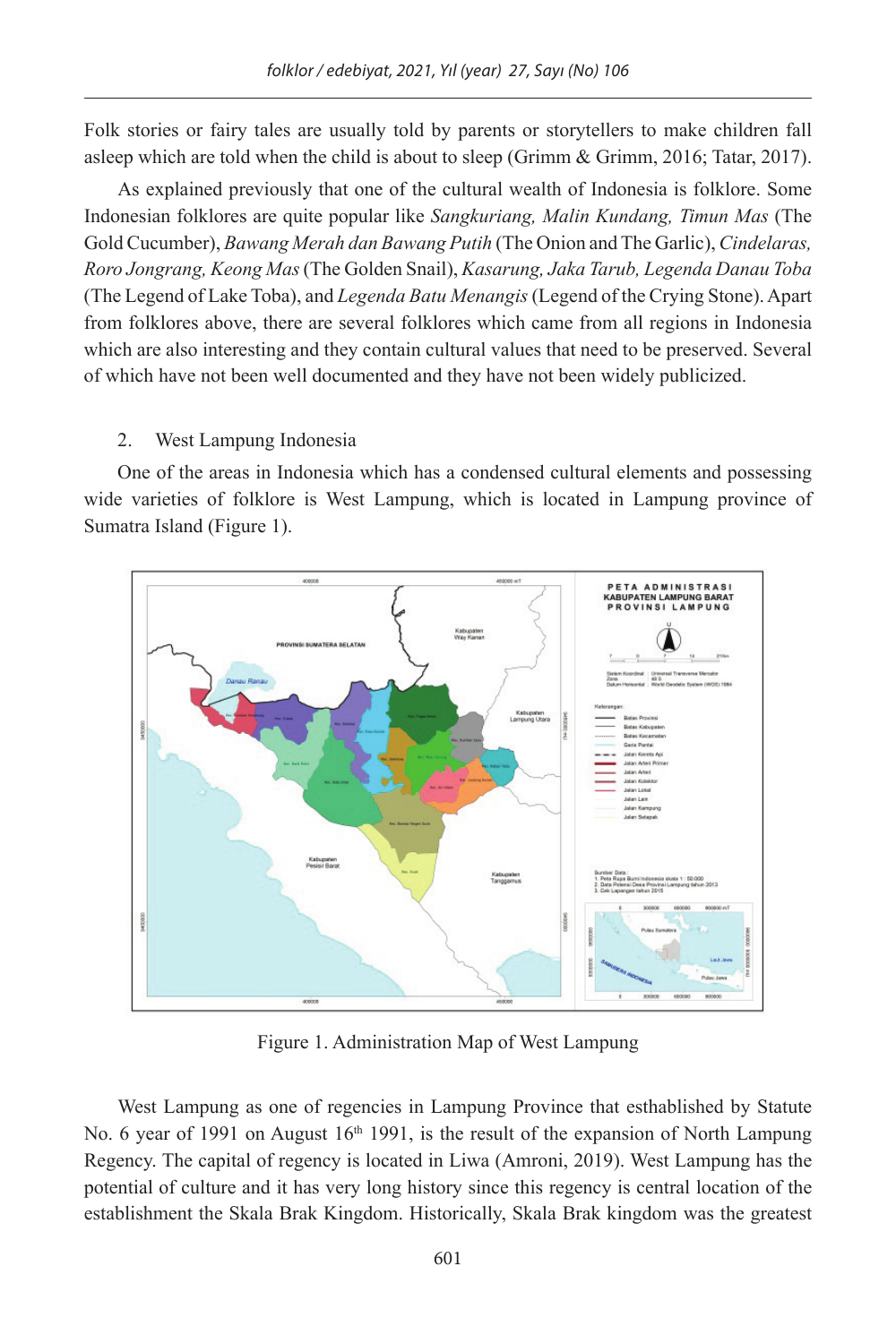empire in Lampung Province and it played a role as a center for the distribution of native culture of Lampung (Hidayah, 2015).

As the location of the greatest empire at once a cultural center in Lampung, West Lampung Regency of course is very condensed with its customs and cultures (Susantri, 2019). Various local folklores also comes from this region. Some of the most well-known are Si Pahit Lidah and Si Mata Empat *(The Story of The Bitter Tonguem and The Four Eyes)* and Legenda tentang Naga Danau Ranau *(the Legend of The Dragon Lake Ranau)*. However, Many folklores which come from West Lampung are not well documented and publicized. Therefore, efforts should be made to reintroduce and to preserve the folklores.

Therefore, this study aimed at making inventory and mapping of folklore in West Lampung of Lampung Province. Inventory and mapping were done through several steps include: 1) carrying out the inventory and mapping folklore in all regions of the West Lampung, 2) analyzing the cultural values and local wisdom contained in each folklore.

## **Method**

The research was conducted using qualitative descriptive which was intended to describe certain social phenomena in detail, such as social interaction and kinship system. This research was used without hypothesis that has been formulated strictly, (Gelman & Loken, 2016).

Qualitative descriptive method was used in this research to inventory, to map and to dig as many as possible of folklore in West Lampung Regency and they were analyzed in terms of cultural values and local wisdom contained in this folklore, so that it was known how it was applied in society in West Lampung Regency.

The subjects of this research were people who live in administrative area of West Lampung Regency which was also the population in this research and the object of the research was folklore. The sampling of population in this research was carried out by purposive sampling method with snowball pattern.

Purposive sampling was a technique to determine research sample with some specific considerations that aimed at making the data more representative (Sharma, 2017). In this research, the required sample acted as key informant where such samples must have the following criteria:

- 1) traditional leaders,
- 2) community leaders,
- 3) formal government leaders,
- 4) people who know about folklore in West Lampung

Snowball pattern also was applied in determining the sample so that respondents who were interviewed were able direct the next respondents (Heckathorn, 2011) to be more aware of the folklore in West Lampung.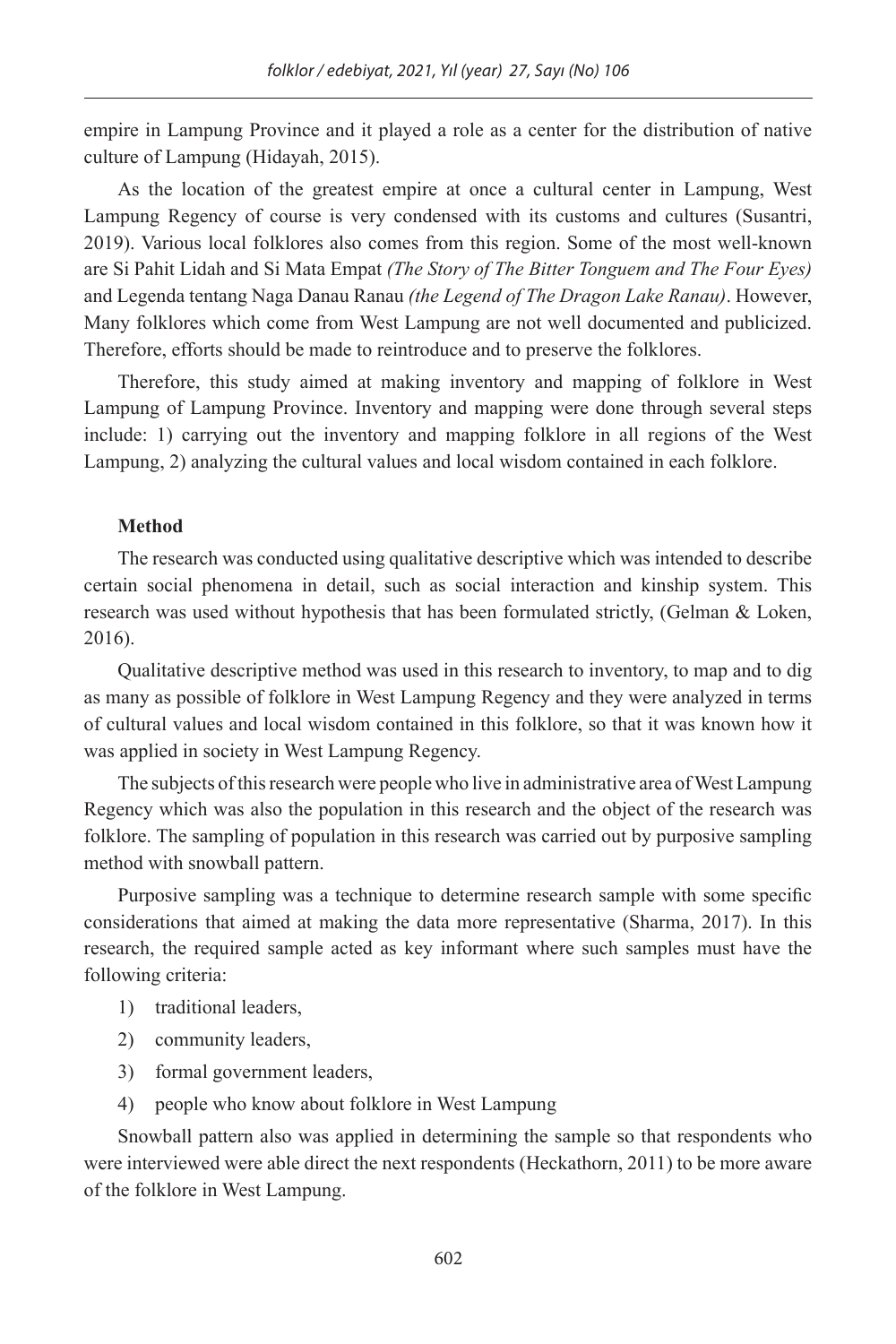They were two types of data used in this study, namely primary data and secondary data (Heaton, 2008). Primary data were obtained directly from interviews at the respondents while secondary data were obtained indirectly or they were obtained through books and historical records related to the research theme. Primary data were collected through in-depth interview guided by a list of interview respondents were selected.

Data analysis was conducted to determine the cultural values contained in folklore in West Lampung. Furthermore, the data gained were validated through triangulation, involving experts and agents with information about the data (Torrance, 2012).

## **Research result**

 (Mac Coitir, 2016; Revika & Hayati, 2020) states that folklore (folklore) can be divided into three major categories, namely: 1) myth, 2) legend, and 3) fairy tales. Based on data collection through in-depth interview on a few selected respondents and it was literature study, gained that in West Lampung there is 7 folklore are interesting and have cultural values, whether it is a myth, or legend: 1) *Si Pahit Lidah* "Bitter Tongue" and *Si Mata Empat* "the Four Eyes", 2) *Naga Danau Ranau* "Dragon Lake Ranau", 3) *Asal mula nama Desa Sri Menanti* "the origin of the name of the village of Sri Menanti", 4) *Kisah Batu Katai dan Larangan Menikah antara warga Desa Gandasuli dan Desa Kunyanyan* "Story of the Stone Katai and a ban on married between residents of Gandasuli Village and Kunyanyan Village", 5) *Batu Kepampang* "Kepampang Stone", 6) *Kisah Si Beguk Sakti* "Acts of Si Beguk Sakti", and 7) *Asal usul nama Way Mengaku* "origins the name of Way Mengaku".

If it is seen from the spreads, indeed folklore that exist in West Lampung spread across several districts, especially in the districts which was once the territory of the Skala Brak Kingdom and center of civilization such as District of Lumbok Seminung and around Lake Ranau, Black Water District, Sukau District, Belalau District, and Balik Bukit District. The complete distribution of each folklore can be observed in Table 1.

| No | Folklore                                                                                                                                                                                                              | Territorial                                   |
|----|-----------------------------------------------------------------------------------------------------------------------------------------------------------------------------------------------------------------------|-----------------------------------------------|
| 1  | Si Pahit Lidah "Bitter Tongue" and Si Mata<br>Empat "the Four Eyes"                                                                                                                                                   | Around Ranau Lake                             |
| 2  | Naga Danau Ranau "Dragon Lake Ranau"                                                                                                                                                                                  | Around Ranau Lake                             |
| 3  | Asal mula nama Desa Sri Menanti "the origin of<br>the name of the village of Sri Menanti"                                                                                                                             | Air Hitam District, West<br>Lampung           |
| 4  | Kisah Batu Katai dan Larangan Menikah antara<br>warga Desa Gandasuli dan Desa Kunyanyan<br>"Story of the Stone Katai and a ban on married<br>between residents of Gandasuli Village and<br><u>Kunvanvan Village''</u> | <b>Sukau District West</b><br>Lampung Regency |

Table 1. Distribution of folklore based on territorial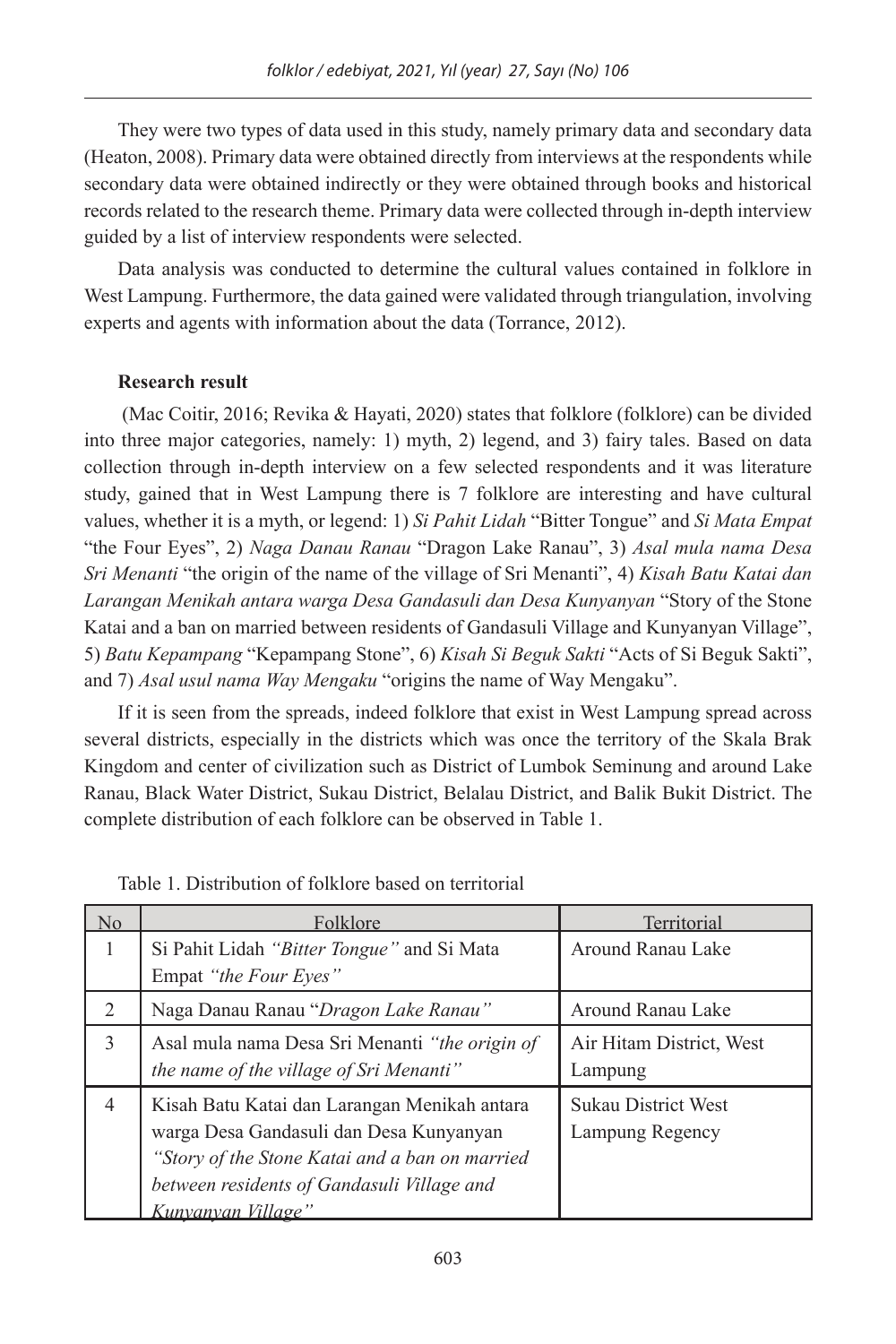|   | Batu Kepampang "Kepampang Stone"                                 | <b>Belalau District West</b><br>Lampung Regency     |
|---|------------------------------------------------------------------|-----------------------------------------------------|
| 6 | Kisah Si Beguk Sakti "Acts of Si Beguk Sakti"                    | <b>Belalau District West</b><br>Lampung Regency     |
|   | Asal usul nama Way Mengaku "origins the name"<br>of Way Mengaku" | <b>Balik Bukit District West</b><br>Lampung Regency |

Sources: Field Data, 2019

Based on the results of further analysis, there are 7 (seven) folklore originating from the West Lampung district that can be classified into types of myths and legends. A complete classification of each folklore can be seen in Table 2.

| No             | <b>Types</b> | <b>Folklore Title</b>                                                                                         |  |
|----------------|--------------|---------------------------------------------------------------------------------------------------------------|--|
| Myth<br>1      |              | Story of the Stone Katai and a ban on married between<br>residents of Gandasuli Village and Kunyanyan Village |  |
|                |              | The origin of the name village of Sri Menanti                                                                 |  |
|                |              | Origins the name of Way Mengaku                                                                               |  |
| $\mathfrak{D}$ | Legend       | Bitter Tongue and the Four Eyes                                                                               |  |
|                |              | Dragon of Lake Ranau                                                                                          |  |
|                |              | Kepampang Stone                                                                                               |  |
|                |              | Acts of Si Beguk Sakti                                                                                        |  |

Table 2. Classification types of folklore in West Lampung Regency

Sources: Analisis Data, 2019

Each folklore located in West Lampung also has cultural values inherently in them and it can be used as guidelines and a lesson in life in society. For example the *story of the bitter tongue and The Four Eyes* that teach about social values which the overbearing nature can destroy itself. So, the story of the origin of the name Desa Sri Menanti that teaches about the sincerity and loyalty of a woman. A complete cultural values contained in each folklore can be observed in Table 3.

Table 3. Cultural Values contained in Folklore in West Lampung Regency

| No | Folklore                         | Cultural Values                |
|----|----------------------------------|--------------------------------|
|    | Si Pahit Lidah dan Si Mata Empat | Social Value, Nature of Vanity |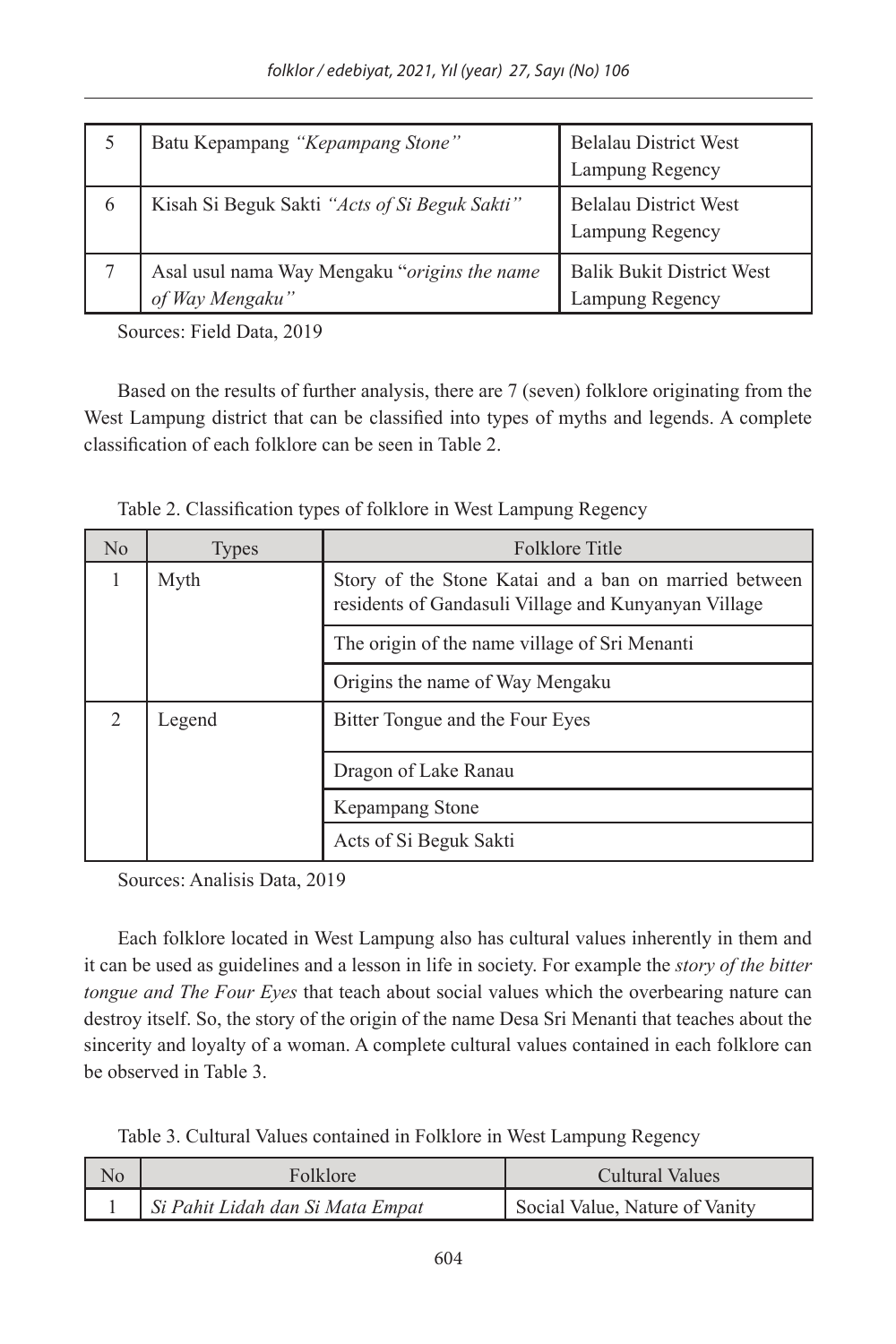| 2              | Cerita Naga Danau Ranau                                                                    | Social Value, Nature of Greed             |
|----------------|--------------------------------------------------------------------------------------------|-------------------------------------------|
| 3              | Asal mula nama Desa Sri Menanti                                                            | Social Value, Nature of Faithfulness      |
| $\overline{4}$ | Kisah Batu Katai dan Larangan menikah<br>antara warga Desa Gandasuli dan Desa<br>Kunyanyan | Social Value, Nature of Envy and<br>Greed |
| 5              | Batu Kepampang                                                                             | Religious Value                           |
| 6              | Kisah Si Beguk Sakti                                                                       | Religious Value                           |
| 7              | Asal-usul nama Way Mengaku                                                                 | Social Value Customs                      |

Sumber: Field Data, 2019

Currently, all of the folklores in West Lampung are still handed down through they generations across generations and are still used as a guide for some people who live there. Most of them do not dare to break the myths that are told in the stories of the people because they believed in the truth of myth or legend in folklore they hear (Bulfinch, 2014; Ellis, 1994).

There are 7 (seven) folklore from West Lampung that are not yet widely publicized so that they are known by the people who live in other provinces. Therefore we need an effort to publish more widely so that folklore is better known by people in Indonesia. Publications can be done in several ways, such as packaged in the form of a book of fairy tales (hardcopy) or through electronic form, either through writing on websites officially belong to the relevant office in West Lampung and through applications that can be accessed via smartphones and gadgets, The hope with the increasing number of publications how the richness of Indonesian culture in the form of folklore can continue to be preserved and serve as guidelines for life in society (Herzfeld, 2020; Roginsky, 2007).

## **Conclusion**

There are 7 (seven) folklores originating from West Lampung regency. Folklore in West Lampung spread across several regions include: Lumbok Seminung District and around Lake Ranau, Air Hitam district, Sukau district, Belalau district, and Balik Bukit district. 7 (seven) folklores can be classified into two (2) types, namely myths and legends. Cultural values contained in folklore at the Regency of West Lampung is dominated by religious values and social values of humanity. Until now the cultural values that exist in each folklore is still used as a guide for the people in the Regency of West Lampung.

#### **References**

Albekov, T. K., Alpysbayeva, K. B., & Tenizbayevna, P. J. E. (2017). Distinctive and educational features of Kazakh folklore by the example of «Words of Ancestors». 38(45), 33-34.

Amroni, Y. (2019). *Analisis dampak pemekaran wilayah terhadap pertumbuhan ekonomi di kabupaten*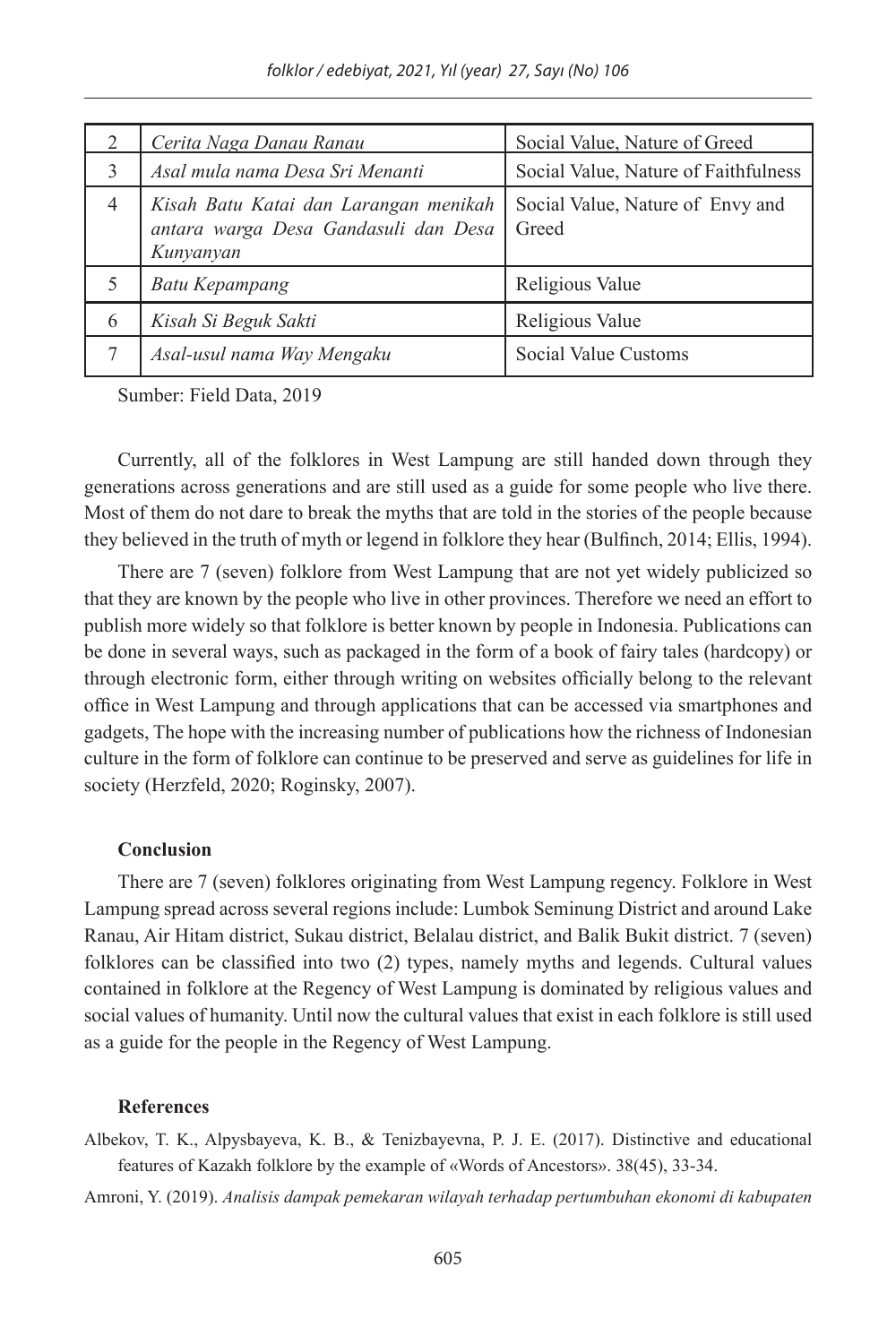*lampung barat dalam perspektif ekonomi Islam Tahun 2010-2016 (Analysis of the Impact of regional expansion on economic growth in west lampung regency in the perspective of Islamic Economics in 2010-2016).* UIN Raden Intan Lampung,

- Bailey, F. G. (2017). *Morality and expediency*. Transaction Publishers.
- Beneduce, R. J. T. p. (2016). Traumatic pasts and the historical imagination: Symptoms of loss, postcolonial suffering, and counter-memories among African migrants. 53(3), 261-285.
- Bronner, S. J. (2016). *Folklore: The basics*: Taylor & Francis.
- Buchan, D. (2015). *The ballad and the folk (RLE Folklore)*: Routledge.
- Bulfinch, T. (2014). *Bulfinch's Mythology: The classic introduction to myth and legend-complete and unabridged*: Penguin.
- Cleveland, M., Rojas-Méndez, J. I., Laroche, M., & Papadopoulos, N. J. J. o. B. R. (2016). Identity, culture, dispositions and behavior: A cross-national examination of globalization and culture change. 69(3), 1090-1102.
- De Mooij, M. (2018). *Global marketing and advertising: Understanding cultural paradoxes*: Sage.
- Deming, A., & Lihui, Y. J. A. E. (2015). Chinese folklore since the late 1970s: achievements, difficulties, and challenges. 74(2), 273.
- Ellis, B. J. F. (1994). "The hook" Reconsidered: Problems in classifying and interpreting adolescent horror legends. 105(1-2), 61-75.
- Gates Jr, H. L. (2016). *Black literature and literary theory*: Routledge.
- Gelman, A., & Loken, E. J. T. b. w. o. m. (2016). The statistical crisis in science. 305-318.
- Grimm, J., & Grimm, W. (2016). *The original folk and fairy tales of the brothers Grimm: The complete first edition*: Princeton University Press.
- Grishina, I. I., & Vinokurova, Y. I. (2015). Poetic fiction as a means of choosing a fairytale in educational process for different aged groups of readers.
- Humanities & Social Sciences 11 (2015 8) 2341-2347.
- Heaton, J. J. H. S. R. H. S. (2008). Secondary analysis of qualitative data: An overview. 33-45.
- Heckathorn, D. D. J. S. m. (2011). Comment: Snowball versus respondent-driven sampling. *41*(1), 355-366.
- Hermanto, Y. A. L. J. A. J. o. R. i. E., & Sciences, S. (2019). Visual storytelling in folklore children book illustration. 1(1), 62-70.
- Herzfeld, M. (2020). *Ours once more: Folklore, ideology, and the making of modern Greece*: Berghahn Books.
- Hidayah, Z. (2015). *Ensiklopedi suku bangsa di Indonesia*: Yayasan Pustaka Obor Indonesia.
- Korhonen, T. J. H. (2017). A question of life and death: The aesopic animal fables on why not to kill. 6(2), 29.
- Korom, F. J., & Lowthorp, L. K. (2020). *South Asian folklore in transition: Crafting new horizons*: Routledge.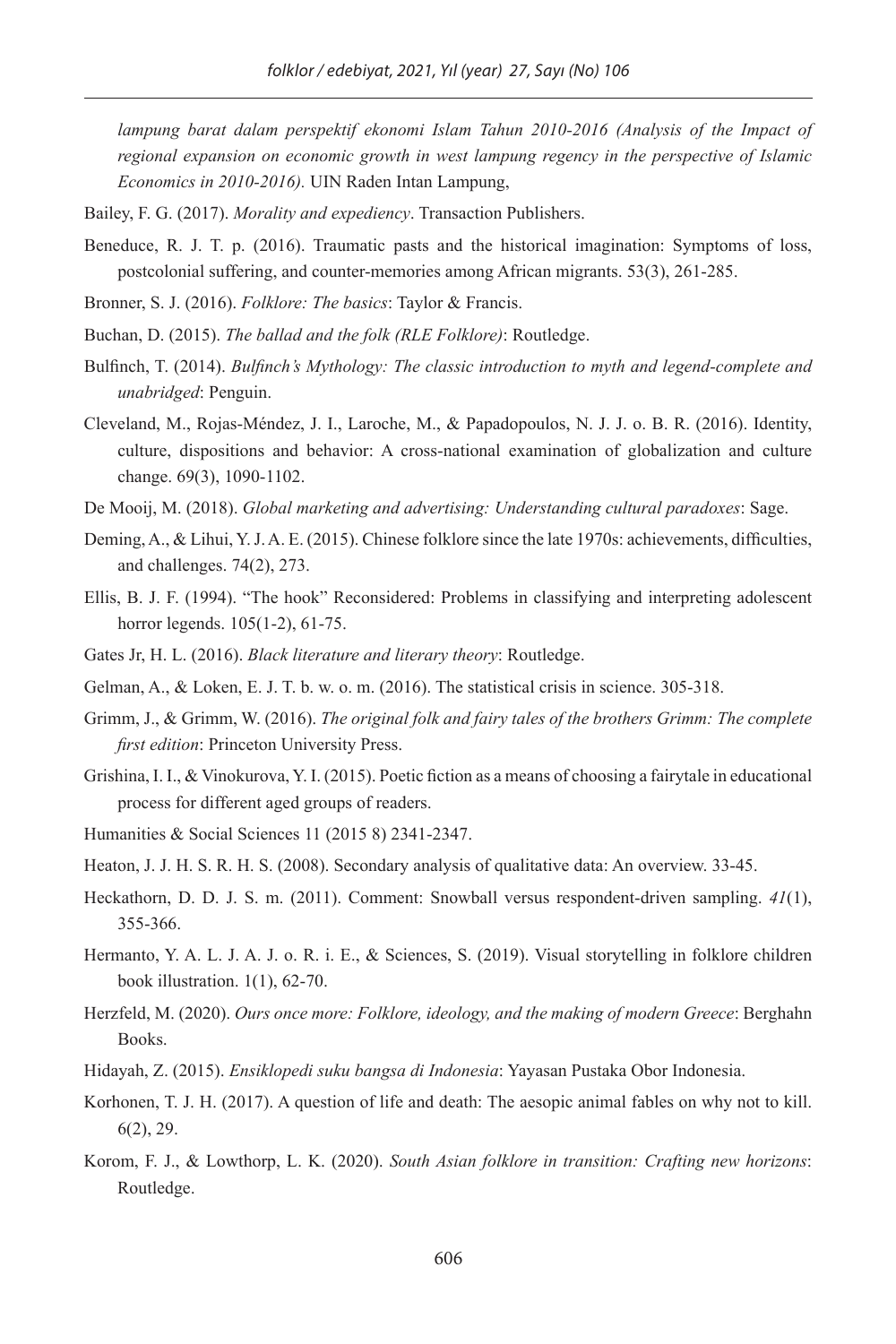Lévi-Strauss, C. (2016). *We are all cannibals: And other essays*: Columbia University Press.

- Mabey, R. (2016). *The cabaret of plants: Forty thousand years of plant life and the human imagination*: WW Norton & Company.
- Mac Coitir, N. (2016). *Ireland's trees–myths, legends & Folklore*: Gill & Macmillan Ltd.
- Marsh, M. (2015). *Practically joking*: University Press of Colorado.
- Mingazova, L. I., Galimullin, F. G., Galimullina, A. F. J. T. o. j. o. d. a., & communication. (2016). The mythological image of shuralen and its reflection in the folklore of Volga-Ural region. 6, 3256- 3262.
- Mollet, T. L. (2020). *A cultural history of the disney fairy tale: Once upon an American dream*: Springer.
- Nwauche, E. (2017). Traditional cultural expressions in Africa. In *The Protection of Traditional Cultural Expressions in Africa* (pp. 11-51): Springer.
- Revika, R., & Hayati, Y. J. R. J. B., Sastra, dan Pengajarannya. (2020). Categories, structure, and function of folklore in Lima Puluh District Communities. 13(1), 137-145.
- Roginsky, D. J. J. o. F. R. (2007). Folklore, folklorism, and synchronization: Preserved-created folklore in Muse, Israel. 41-66.
- Salehan, M., Kim, D. J., Lee, J.-N. J. I., & Management. (2018). Are there any relationships between technology and cultural values? A country-level trend study of the association between information communication technology and cultural values. Managing Global Transitions 55(6), 725-745.
- Samovar, L. A., Porter, R. E., McDaniel, E. R., & Roy, C. S. (2017). *Communication between cultures*. Nelson Education.
- Schuurmans, J., & Monaghan, L. F. J. S. R. O. (2015). The Casanova-Myth: legend and anxiety in the Sociological Research Online. 20(1), 94-107.
- Sharma, G. J. I. j. o. a. r. (2017). Pros and cons of different sampling techniques. International Journal of Applied Research, Joged, Jurnal Seni Tarı, 3(7), 749-752.
- Silverman, Y. (2020). *The story within-myth and fairy tale in therapy*: Jessica Kingsley Publishers.
- Steger, M. B. (2017). *Globalization: A very short introduction* (Vol. 86): Oxford University Press.
- Susantri, A. J. J. J. S. T. (2019). *Tari Sekura sebagai media pelestari topeng sekura dari Liwa Lampung Barat* (Sekura Dance as a Media to Preserve the Sekura Mask from Liwa, West Lampung). 13(2), 158-170.
- Tatar, M. (2017). *The classic fairy tales (Second international student edition) (Norton Critical Editions)*: WW Norton & Company.
- Tolkach, D., & Pratt, S. J. T. G. (2019). Globalisation and cultural change in Pacific island countries: The role of tourism. https://doi.org/10.1080/14616688.2019.1625071
- Torrance, H. J. J. o. m. m. r. (2012). Triangulation, respondent validation, and democratic participation in mixed methods research. Journal of Mixed Methods Research 6(2), 111-123.

Unger, J. (2016). *Chinese nationalism*: Routledge.

White, R. S. J. J. o. t. A. P. A. (2017). Fire in the dragon and other psychoanalytic essays on folklore,